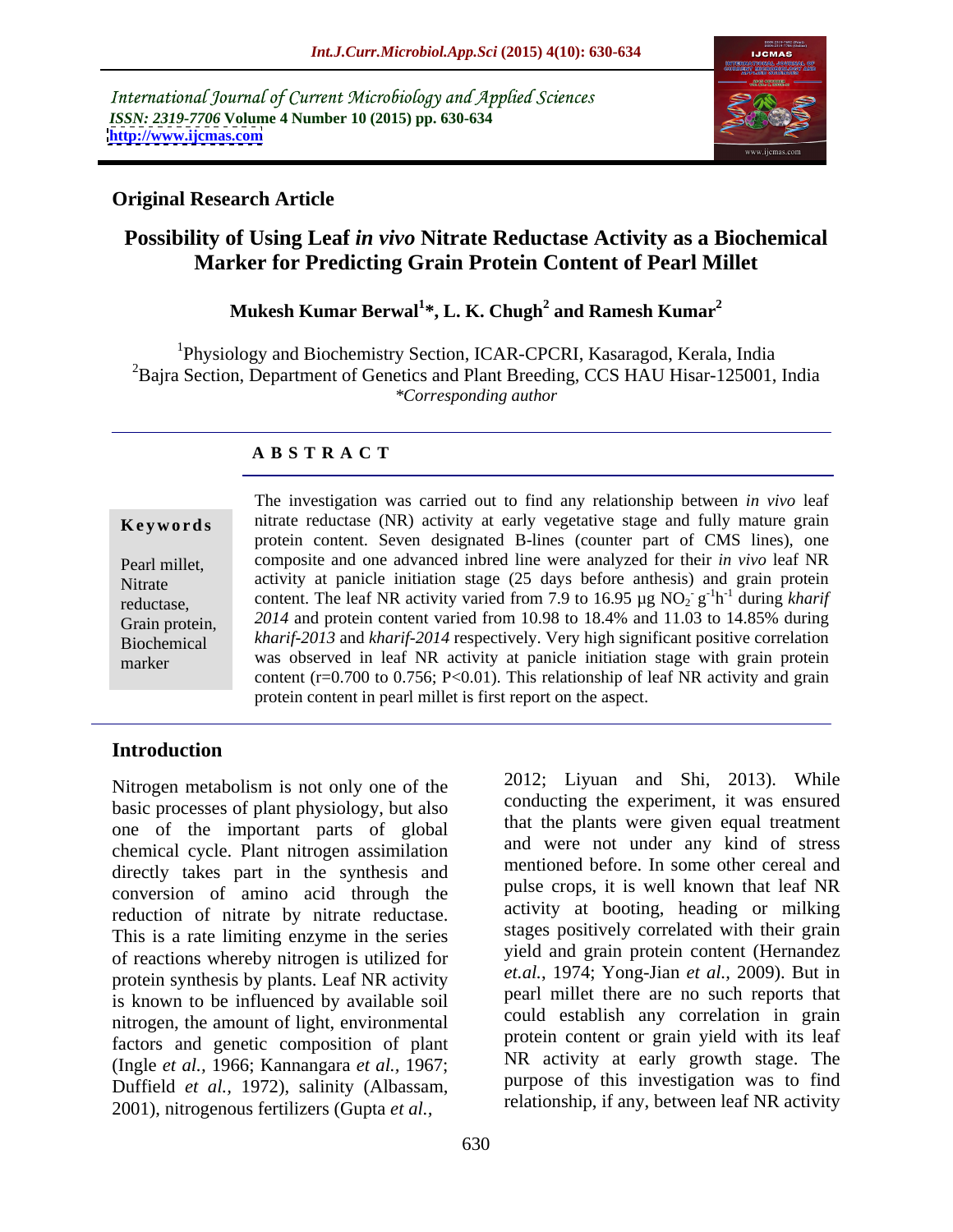at early growth stage and grain protein buffer (pH 7.5), 20 mM  $\text{KNO}_3$  and 3% (v/v) would help in screening of pearl millet all the discs sank to the bottom of solution.

Seven B-lines (counterpart of CMS lines) method described by Fewson and Nicholas one composite and one advanced inbred (1961). The results were expressed as µg lines of pearl millet were included in this  $NO_2h^{-1}g^{-1}$  fresh weight. Total protein investigation. These genotypes were grown content was measured by micro-Kjeldahl's in five rows each with 10cm intra-row and method (AOAC, 1990). Analysis of variance 45 cm inter row spacing at research farm of and correlation matrix was carried out with CCS HAU, Hisar during *kharif-2014*. The crop was shown on July 12, 2014 with 60kg/hectare nitrogen and 35 kg/hectare phosphorous application. At the time of **Results and Discussion** sowing, complete dose of phosphorous and 14 kg nitrogen was applied, the remaining Before proceeding to the main experiment, dose of nitrogen was applied in two split selection of leaf position as well as part of dose on 25 days after sowing and 45 days after sowing were applied after four days of activity was standardized. For this, five respective irrigation. The samples were whole plants of each HC 20 and WHC 901 collected on August 25, 2014, i.e. four days 445 genotypes were randomly selected and after second irrigation but just before application of second dose nitrogen simultaneously in  $3<sup>rd</sup>$ ,  $4<sup>th</sup>$ ,  $5<sup>th</sup>$  and  $6<sup>th</sup>$  leaf fertilizers from the field between 10.00 am (starting top to bottom) of each plant. It was to 11.00 am in full sunshine. Before observed that *in vivo* NR activity was proceeding for the sampling we standardized decreased with the age of the leaf i.e.  $3^{rd}$  leaf the position of leaf as well as the part of the had highest, while  $6<sup>th</sup>$  leaf had lowest NR leaf to be considered for *in vivo* leaf NR activity irrespective of the genotype (Table activity. For this experiment we selected 1). The NR activity varied from  $8.67 \pm 0.27$ fully opened 3<sup>rd</sup> leaf from the top and middle to 2.81±0.20  $\mu$ M NO<sub>2</sub> g<sup>-1</sup>h<sup>-1</sup> in HC 20 and portion of the leaf after removing the mid rib  $\sim$  from 10.45 $\pm$ 0.15 to 3.64 $\pm$ 0.20  $\mu$ M NO<sub>2</sub> g<sup>-1</sup>h for analysis. And from the same experiment <sup>1</sup> in WHC 901-445, respectively. Therefore, grain samples were collected for protein the  $3<sup>rd</sup>$  leaf was selected for further study. estimation for *kharif-2014*. Protein content For consideration of leaf portion, the of the genotypes grown during *kharif-2013*  selected 3 was also taken in to consideration for was cut in two pieces width wise and *in vivo* working out the relationship. NR activity was measured simultaneously in

medium constituting 50mM phosphate portion while  $7.31 \pm 0.22 \mu M NO_2$  g<sup>-1</sup>h<sup>-1</sup> and

content in pearl millet in advance. This n-propanol and then vacuum infiltrated till germplasm for protein content. These tubes were incubated in dark in an **Materials and Methods** 1/10 of aliquot was withdrawn and the buffer (pH 7.5), 20 mM  $KNO_3$  and 3% (v/v) all the discs sank to the bottom of solution. incubator at 30°C. After 0, 10 and 30 min, amount of  $\overline{NO}^{-2}$  released was estimated by released was estimated by and correlation matrix was carried out with OP STATE software, available online with CCS HAU website [\(www.hau.ernet.in](http://www.hau.ernet.in)).

### **Results and Discussion**

The NR (E.C. 1.6.6.1.) *in-vivo* activity was leaf showed higher enzyme activity than that determined by the method described by of the top portion, irrespective of the Sawhney and Naik (1972), for this, 250mg senotypes. It was  $11.35\pm0.27 \mu M NO_2$  g<sup>-1</sup>h leaf discs were suspended in 10 ml of a  $\frac{1}{4}$  and 13.20 $\pm$ 0.23  $\mu$ M NO<sub>2</sub> g<sup>-1</sup>h<sup>-1</sup> in lower the leaf to be considered for *in vivo* leaf NR *in vivo* leaf NR activity was determined ,  $4^{\text{th}}$ ,  $5^{\text{th}}$  and  $6^{\text{th}}$  leaf th  $5^{th}$  and  $5^{th}$  loof ,  $5^{\text{th}}$  and  $6^{\text{th}}$  leaf th and  $6^{th}$  loof and  $6<sup>th</sup>$  leaf <sup>th</sup> leaf <sup>th</sup> leaf had lowest NR  $\frac{1}{2}$  g<sup>-1</sup>h<sup>-1</sup> in HC 20 and  $^{-1}h^{-1}$  in HC 20 and  $h^{-1}$  in HC 20 and  $^{-1}$  in HC 20 and in HC 20 and  $-g^{-1}h^{-}$  $-1<sub>b</sub>$  -  $\overline{a}$  $h^-$ **-** Construction of the construction <sup>rd</sup> leaf from both the genotypes both the portions. The lower portion of the  $-g^{-1}h^{-}$  $-1<sub>b</sub>$  -  $\overline{a}$  $h^-$ **-** Construction of the construction  $g^{-1}h^{-1}$  in lower  $^{-1}h^{-1}$  in lower  $h^{-1}$  in lower  $^{-1}$  in lower in lower portion while  $7.31 \pm 0.22 \mu M NO_2$  g<sup>-1</sup>h<sup>-1</sup> and  $\log^{-1} h^{-1}$  and  $-1\mathbf{h}^{-1}$  and  $h^{-1}$  and  $-1$  and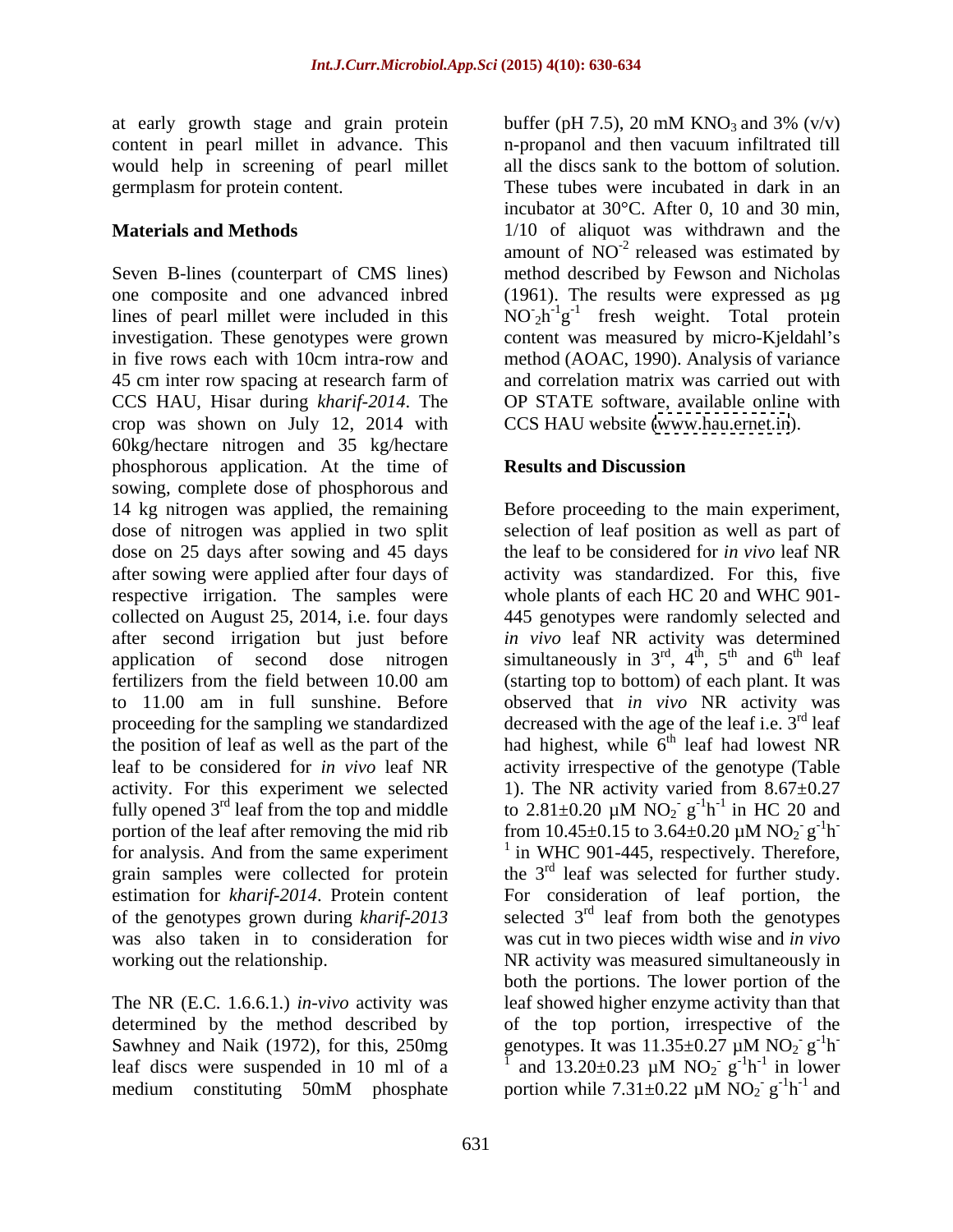9.55 $\pm$ 0.30 µM NO<sub>2</sub> g<sup>-1</sup>h<sup>-1</sup> in top portion of showed a significant positive correlation (Table 2). Therefore, for further study, the season on both scale, Spearman's middle portion of the leaf was selected for Correlation Matrix (r=0.0.700-0.745;

The mean values of *in vivo* leaf NR activity  $16.95 \mu M NO<sub>2</sub>h<sup>-1</sup>g<sup>-1</sup>$ during kharif 2014 and higher among all the genotypes, whereas NR activity at panicle initiation stage

HC 20 and WHC 901-445, respectively with grain protein content irrespective of the determining the enzyme activity.  $P<0.01$  and Pearson's Correlation Matrix season on both scale, Spearman's Correlation Matrix (r=0.0.700-0.745;  $(r=0.731-0.756; P<0.01)$ .

and grain protein content is presented in A positive correlation between protein table 3. Leaf NR activity of the tested content and NR activity of  $C_3$  plants has genotypes varied from 7.9  $\mu$ M NO<sup>-1</sup>g<sup>-1</sup>to been reported in literatue. Hernandez *et al.*  $\int_2 h^{-1} g^{-1}$  to been reported in literatue. Hernandez *et al.*  $\int_2 h^{-1} g^{-1}$ during kharif 2014 and (1974) reported a positive correlation protein content varied from 10.98 to 18.4% between grain protein content with leaf NR and 11.03 to 14.85% during *kharif-2013* and *khari-2014,* respectively. Among all similar results were also observed in wheat genotypes analyzed, HMS 18B exhibited the by Dalling and Loyn (1977), Cory and highest leaf NR activity during *kharif-2014.*  Hageman (1970), Sharma *et al.* (2013) and Protein content of this genotype grown in triticale by Moinuddin *et al.* (1996). during *kharif-2013* and *khari-2014* was also Yong-Jian *et al.* (2009) had also reported that of HMS 26Bwas lowest. Advance correlation at heading stage. Sawhney and inbred WHC 901-445 had higher values for Naik (1969) reported a wide variation in leaf NR activity as well as grain protein grain protein content, ranging from 7.87 to content than that of composite HC 20. Leaf 20.12% on moisture-free basis, in different activity at booting stage in wheat. The similar results in rice with the maximum varieties/lines of pearl millet.

| <b>Table.1</b> In vivo NR activity in different leaves of<br>s of two pearl millet genotypes |  |
|----------------------------------------------------------------------------------------------|--|
|----------------------------------------------------------------------------------------------|--|

| <b>Leaf Position</b> | NR $(\mu MNO2 g-1h-1)$ |                  |
|----------------------|------------------------|------------------|
| (Top to bottom)      | <b>HC 20</b>           | WHC 901-445      |
|                      | $8.67 \pm 0.27$        | $.0.45 \pm 0.33$ |
|                      | $6.57 \pm 0.32$        | $8.55 \pm 0.30$  |
|                      | $3.51 \pm 0.21$        | $548 \pm 0.25$   |
|                      | $2.81 \pm 0.20$        | $3.64 \pm 0.15$  |

**Table.2** *In vivo* NR activity in different parts of 3<sup>rd</sup> leaves of two pearl millet genotypes

| Leaf Part     | $NR (\mu MNO_2 \text{ g}^{-1}h^{-1})$ |                                                       |  |
|---------------|---------------------------------------|-------------------------------------------------------|--|
|               | TTA<br>$\bf{11}$                      | <b>WHC 901-445</b>                                    |  |
| Lower portion | $11.35 \pm 0.27$                      | $13.20 \pm 0.23$                                      |  |
| Upper Portion | $7.31 \pm 0.22$                       | $\sim$ $\sim$ $\sim$ $\sim$<br>.<br>,. <i>,,_</i> ,…v |  |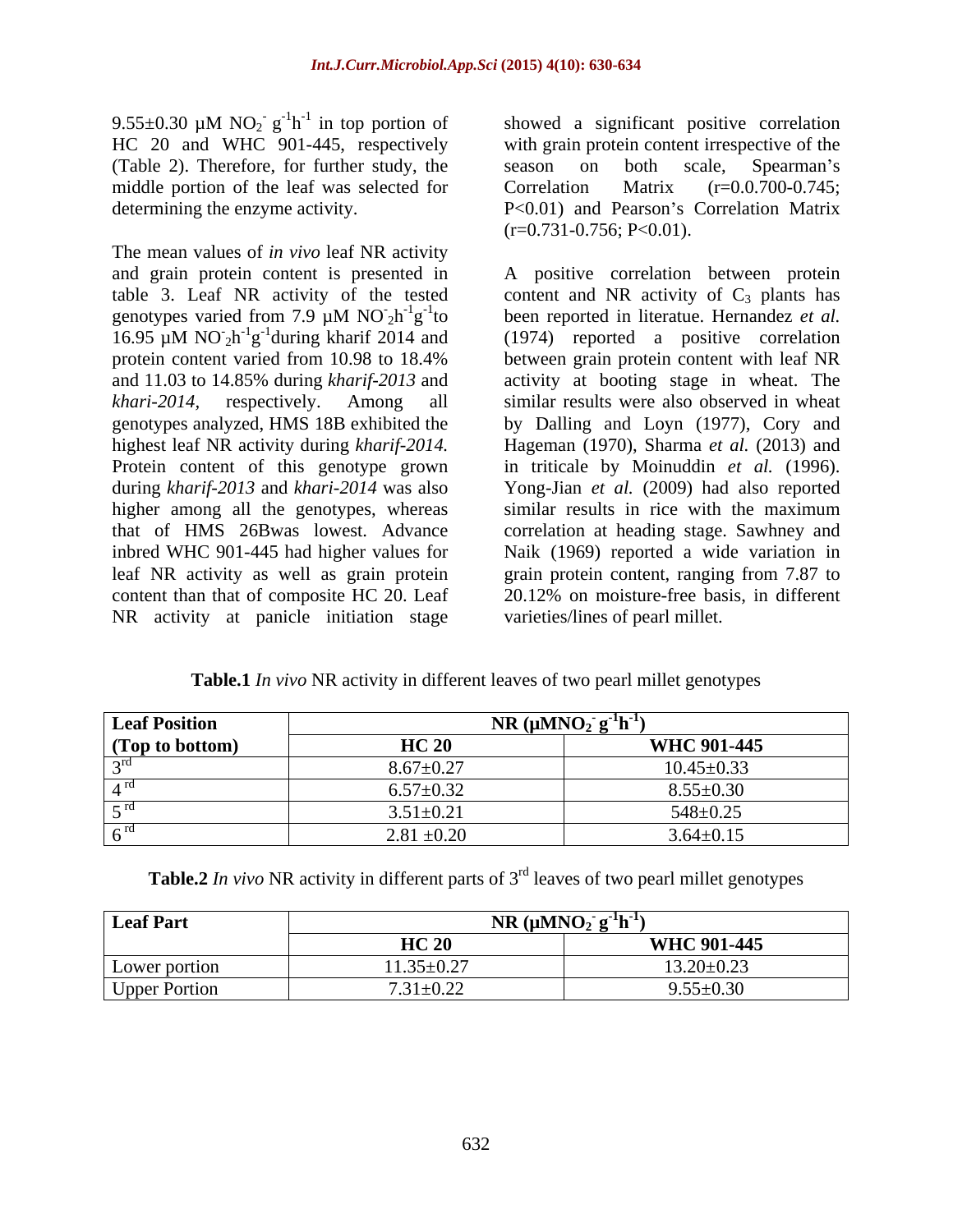|                     |                                                          |             | <b>Protein Content (%)</b> |             |             |             |
|---------------------|----------------------------------------------------------|-------------|----------------------------|-------------|-------------|-------------|
|                     | <b>NR</b> activity $(\mu M N O_2 \text{ g}^{-1} h^{-1})$ |             |                            |             |             |             |
| <b>Pearl millet</b> | Kharif 2014                                              |             | Kharif 2013                |             | Kharif 2014 |             |
| <b>Genotype</b>     | <b>Mean</b>                                              | <b>S.E.</b> | <b>Mean</b>                | <b>S.E.</b> | <b>Mean</b> | <b>S.E.</b> |
| <b>HMS</b> 7B-1     | 10.35                                                    | 0.15        | 16                         | 0.1         | 14.8        | 0.1         |
| <b>HMS 13B</b>      | 10.75                                                    | 0.28        | 14.25                      | 0.05        | 14.125      | 0.075       |
| <b>HMS 18B</b>      | 16.95                                                    | 0.25        | 18.4                       | 0.1         | 14.85       | 0.05        |
| <b>HMS 26B</b>      | 7.9                                                      | 0.28        | 10.975                     | 0.125       | 11.35       | 0.1         |
| <b>HMS 53B</b>      | 9.8                                                      | 0.18        | 12.675                     | 0.025       | 11.035      | 0.035       |
| <b>HMS 52B</b>      | 8.9                                                      | 0.13        | 12.95                      | 0.05        | 11.33       | 0.07        |
| HMS 14B             | 13.8                                                     | 0.17        | 14.35                      | 0.05        | 14.54       | 0.09        |
| HC <sub>20</sub>    | 11.09                                                    | 0.12        | 12.725                     | 0.075       | 11.92       | 0.08        |
| WHC 901-445         | 13.49                                                    | 0.25        | 13.195                     | 0.095       | 14.54       | 0.19        |
| <b>C.D.</b>         | 0.52                                                     |             | 0.261                      |             | 0.315       |             |
| SE(m)               | 0.16                                                     |             | 0.081                      |             | 0.097       |             |
| SE(d)               | 0.227                                                    |             | 0.114                      |             | 0.137       |             |
| C.V.                | 1.979                                                    |             | 0.817                      |             | 1.043       |             |
|                     | <b>Spearman's Rank Correlation (P&lt;0.01)</b>           |             | 0.700                      |             | 0.745       |             |
|                     | <b>Pearson Correlation Matrix (P&lt;0.01)</b>            |             | 0.756                      |             | 0.731       |             |

**Table.3** *In vivo* NR activity in 3rd leaf of pearl millet genotypes at 25 days before anthesis and grain protein content

Thus, *in vivo* leaf NR activity is genotypic for developing hybrids with improved specific. Duffield *et al.* (1972) in winter wheat and Gupta *et al.* (2012) in finger millet, have also reported genotypic **Abbreviations** variation in leaf NR activity. Therefore, the positive correlation between leaf NR activity NR- Nitrate reductase, GS- Glutamine and grain protein content gives an advantage synthetase, GOGAT- Glutamate synthase to early selection of high grain protein containing pearl millet germplasm lines. NR activity might be used as biochemical marker for predicting grain protein content; A.O.A.C. 1990. Official Methods of however, a fair number of lines need to be tested to strengthen this conclusion. Extensive programme of characterizing D.C. pearl millet germplasm (approximately 1000 lines) for quality parameters is under way at CCS Haryana Agricultural University, Hisar. Once established measuring in vivo NR activity of the germplasm will be an  $24(9)$ : 1325–1335. advantage in terms of early selection of Cory, L.I., Hageman, R.H. 1970. CMS lines and inbreds for protein content

protein content.

# **Abbreviations**

## **Reference**

- A.O.A.C. 1990. Official Methods of Analysis. Association of Official Analytical Chemists, Washington, D.C.
- Albassam, B.A. 2001. Effect of nitrate nutrition on growth and nitrogen assimilation of pearl millet exposed to sodium chloride stress. *J. Plant Nutr*.*,* 24(9): 1325 1335.
- Cory, L.I., Hageman, Relationship of nitrate reductase